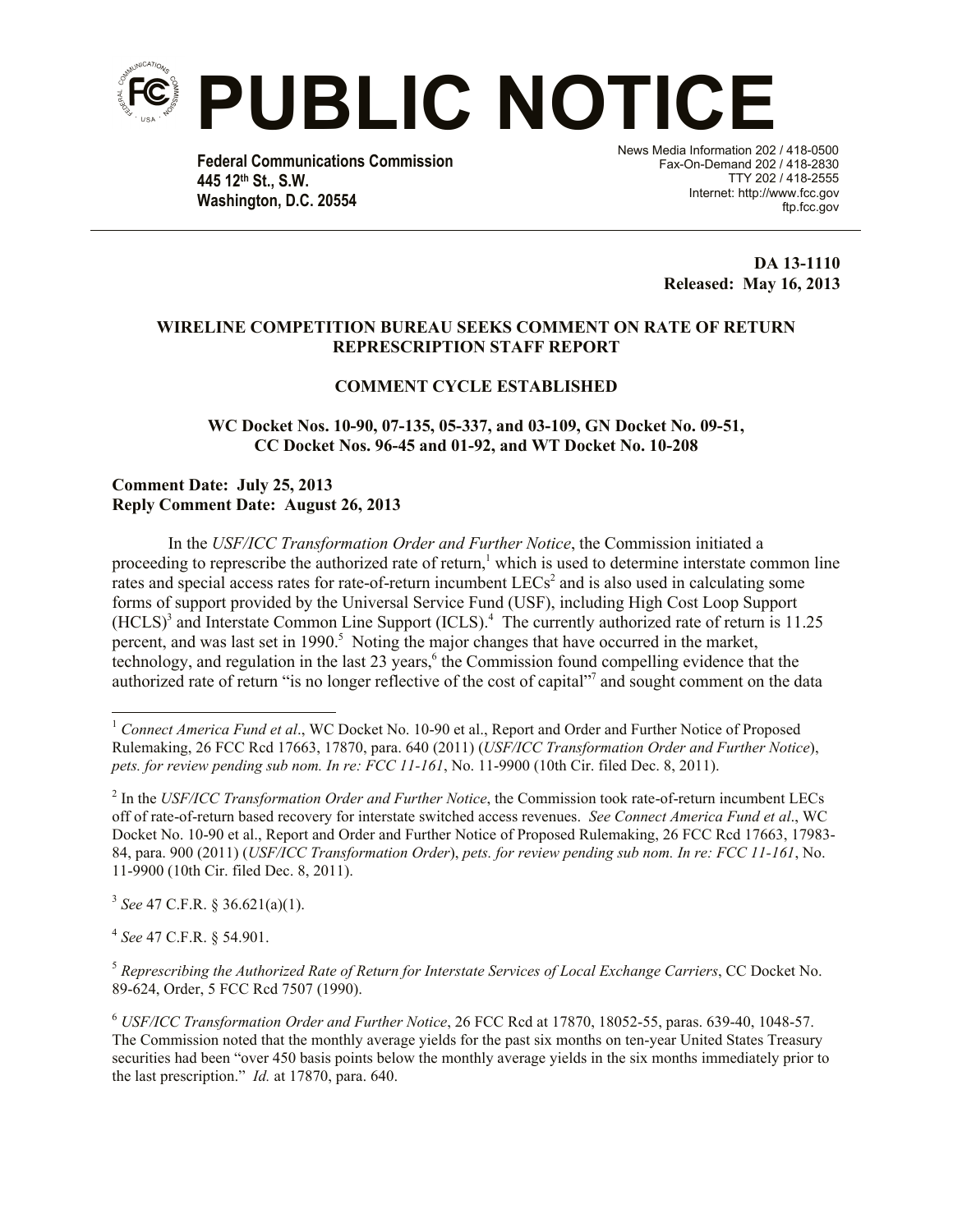and procedures to be used to represcribe the authorized rate of return. 8 The Commission's preliminary analysis in the *USF/ICC Transformation Order and Further Notice* conservatively suggested that the rate of return "should be no more than 9 percent."<sup>9</sup> If the rate of return is higher than necessary for carriers to maintain their credit-worthiness and attract capital, it results in unreasonably high prices for consumers and businesses and creates excessive demands on USF.

To further assist the Commission in its efforts to represcribe the authorized rate of return, the Wireline Competition Bureau (Bureau) prepared the attached staff report setting forth data and procedures it recommends the Commission use to represcribe the authorized rate of return.<sup>10</sup> Based upon the staff analysis of 16 publicly-traded incumbent LECs, using various analytical methods and sources of publiclyavailable data, the staff report identifies a zone of reasonable estimates of the weighted average cost of capital (WACC) ranging from 7.39 percent to 8.72 percent.<sup>11</sup> This zone of reasonable estimates reflects, among other things, different estimates of the cost of equity produced using the Capital Asset Pricing Model and the Discounted Cash Flow Model. Analyzing the effects of a new authorized rate of return with a times-interest-earned analysis, the staff report recommends that the Commission consider establishing the authorized rate of return in the upper half of this range, between 8.06 percent and 8.72 percent. We seek comment on the data, analysis and recommendations contained in the staff report. If applicable, **we ask that parties document the methodology, assumptions, data, and calculations of any alternative analyses, and submit their calculations in Microsoft Excel® format, including all relevant formulas and data relied upon.** 

In addition, the Bureau is initiating an external peer review process for the staff report. Office of Management and Budget Guidelines require a peer review for any "highly influential scientific, financial, or statistical information."<sup>12</sup> Because the staff report may be considered highly influential, the Bureau is seeking timely peer review and will incorporate the results of that process into these dockets to provide notice to interested parties and an opportunity for comment on the peer review results.

Pursuant to sections 1.415 and 1.419 of the Commission's rules, 47 CFR §§ 1.415, 1.419, interested parties may file comments on or before July 25, 2013, and reply comments on or before August 26, 2013. Going forward, this proceeding will be conducted exclusively in WC Docket No. 10-90. All filings are to reference WC Docket No. 10-90.

- Electronic Filers: Comments may be filed electronically using the Internet by accessing the ECFS: http://fjallfoss.fcc.gov/ecfs2/.
- **Paper Filers:** Parties who choose to file by paper must file an original and one copy of each filing. If more than one docket or rulemaking number appears in the caption of this proceeding, filers must submit two additional copies for each additional docket or rulemaking number.

l

<sup>7</sup> *Id*. at 18052, para 1047.

<sup>8</sup> *Id*. at 18052-55, paras 1048-57.

<sup>9</sup> *Id*. at 18055, para 1057.

<sup>10</sup> *Prescribing the Authorized Rate of Return: Analysis of Methods for Establishing Just and Reasonable Rates for Local Exchange Carriers*, WC Docket No. 10-90, Staff Report, DA 13-1111 (Wireline Comp. Bur. rel. May. 16, 2013) (*Staff Report*).

<sup>11</sup> *Staff Report* at 50, para. 143.

<sup>12</sup> *See* 67 Fed. Reg. 8452 (2002).